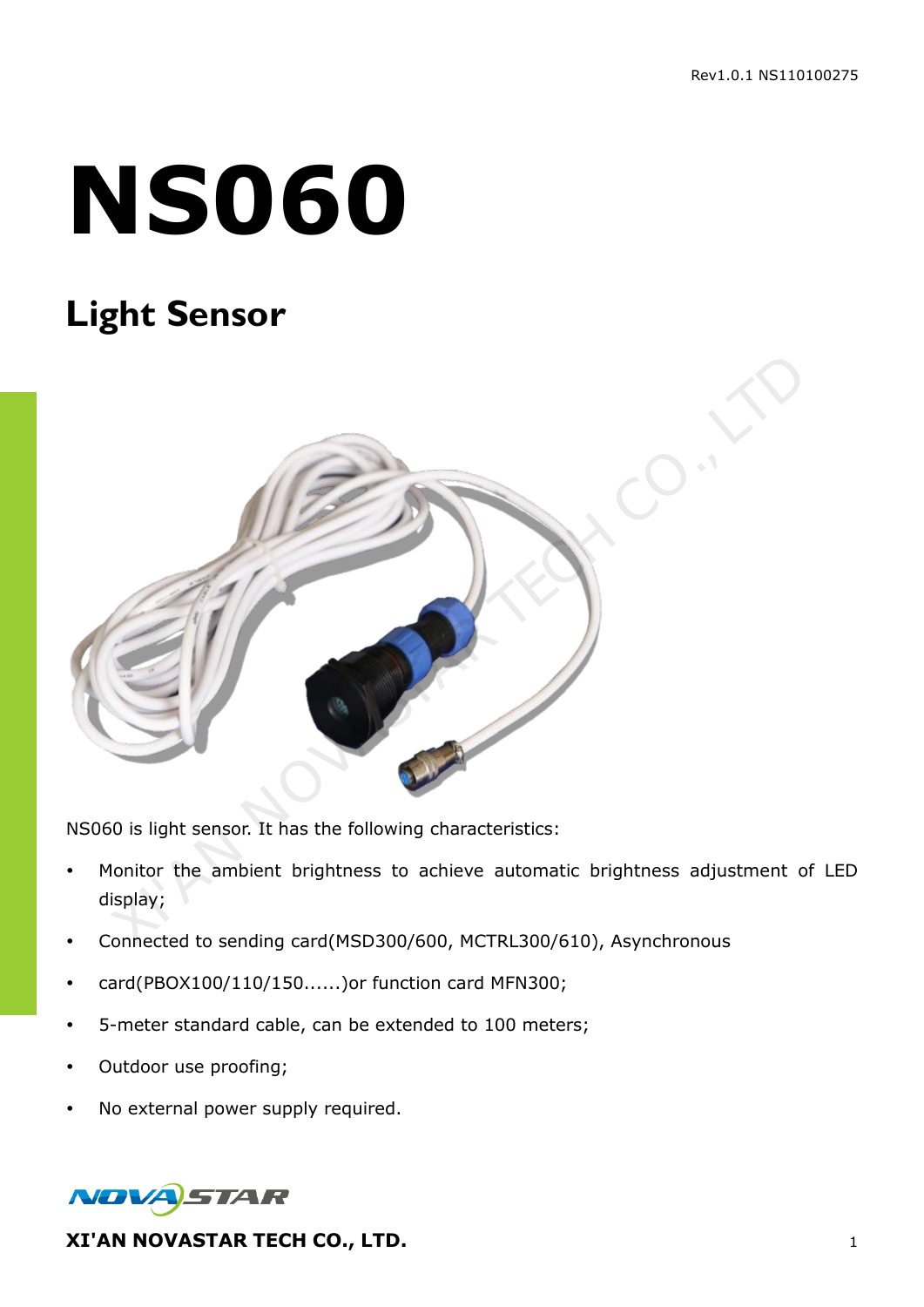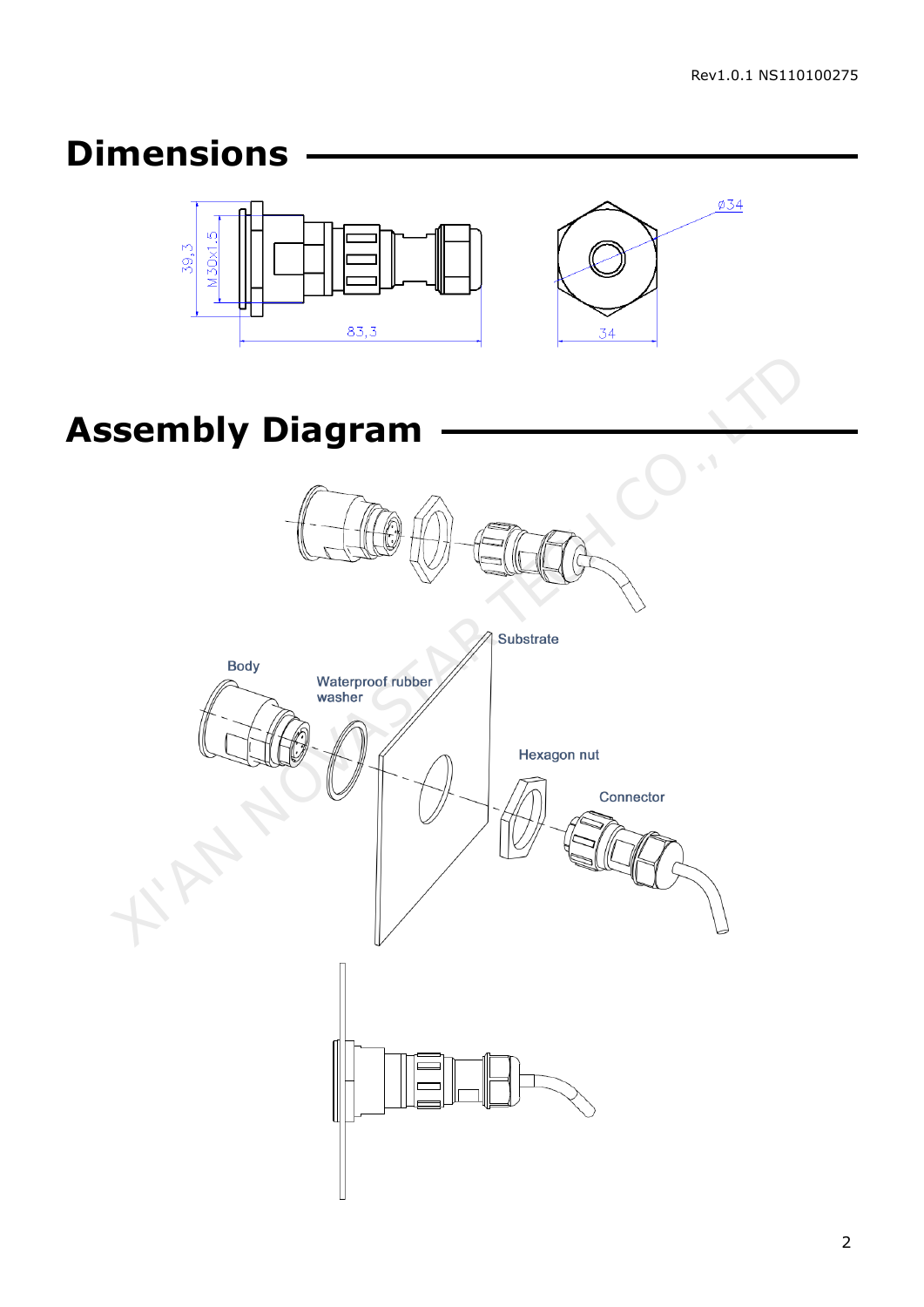### **Connection**

NS060 can be connected to any equipment with a light sensor interface.

#### **Connection to function card MFN300:**



**Connection to controller MCTRL300:** 



# **Specifications**

| <b>Rated voltage</b>         | 5V                                     |
|------------------------------|----------------------------------------|
| <b>Operating temperature</b> | $-30^{\circ}$ C $\sim$ 70 $^{\circ}$ C |
| <b>Operating humidity</b>    | $0 \sim 99\%$                          |
| <b>Brightness range</b>      | $0 \sim 65535$ lux                     |
| <b>Cable</b>                 | 5 <sub>m</sub>                         |